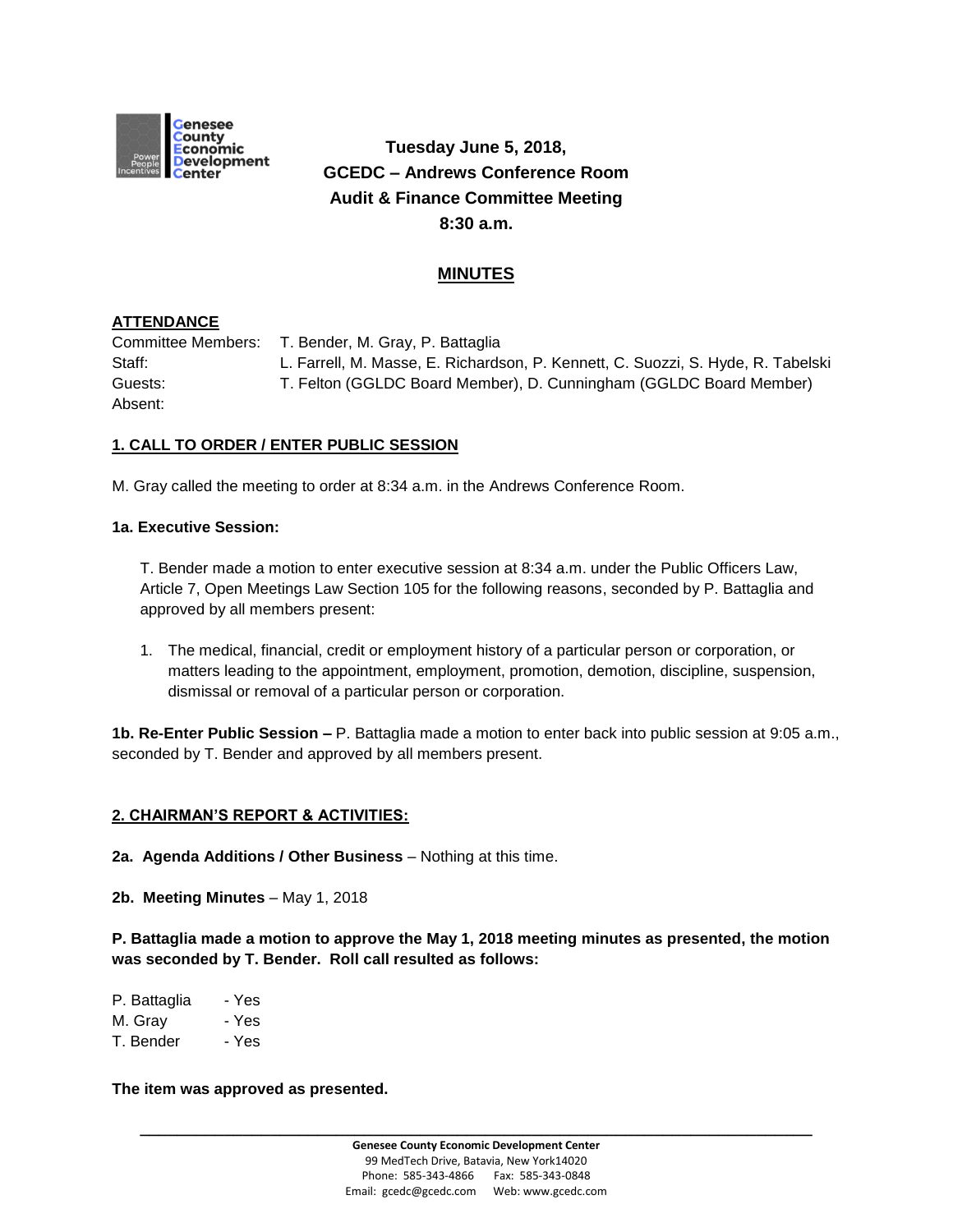# **3. DISCUSSIONS / OFFICIAL RECOMMENDATIONS OF THE COMMITTEE:**

**3a. \$33M STAMP Grant Draw Review YTD** - L. Farrell reminded the Committee that the imprest account has been set up and on January 12, 2018 Empire State Development (ESD) deposited \$15,100,934 into the account. The first three Grant Utilization Request Forms (GURF) have been submitted and authorization has been received to release those funds. L. Farrell plans to review the line of credit activity and discuss with KeyBank the process for decreasing the line of credit limit, which is currently at \$10M. She hopes to come to the next meeting with an update.

**3b. April 2018 Financial Statements** – L. Farrell presented the April Financial Statements to the Committee and noted the following:

- Empire State Development (ESD) deposited \$15.1M into an imprest account related to the \$33M grant in January 2018. Expenditures out of this account will be preauthorized by ESD.
- Grants Receivable decreased due to ESD funds being released from restriction to pay for qualifying expenditures, causing STAMP Accounts Payable to decrease as well.
- Current Accounts Receivable in Operations consists of Rochester Gas and Electric (\$20K) and HP Hood (\$279.6K) origination fee installments, the Economic Development Program Support Grant (\$75K) and the MedTech Centre Property Management fee (\$20K). This decreased in April as the MTC management fee and the Economic Development Program Support Grant payments for the 1<sup>st</sup> quarter were received from the GGLDC.
- The HSA benefit is high for the quarter, as compared to the budgeted amount, due to a majority of the employer contribution being paid at the beginning of the year.
- A majority of the unemployment insurance and workers compensation insurance is paid at the beginning of the year.
- Long term disability is paid in full for the year.
- Property insurance is paid in advance and should be within budget on a consolidated basis by year end.
- Dues and Subscriptions are over budget due to half of the membership dues to Greater Rochester Enterprise (\$25K), Invest Buffalo Niagara (\$12.5K) being paid at the beginning of the year.
- Conference and Meetings includes annual meeting expense of \$5,660 that is offset by amounts received from attendees, recorded as miscellaneous income.
- \$4,876 commitment fee/public hearing out of pocket expenses were paid to ESD related to a grant for the purchase of land at the LeRoy Food & Tech Park.
- Approx. \$148K of revenue was recognized in the STAMP fund. Revenue is recognized when reimbursable expenses are incurred.
- All expenditures are in line with the budget except where noted.

## **T. Bender made a motion to recommend approval of the April 2018 Financial Statements to the full Board as presented, the motion was seconded by P. Battaglia. Roll call resulted as follows:**

P. Battaglia - Yes M. Gray - Yes T. Bender - Yes

**The item was approved as presented.**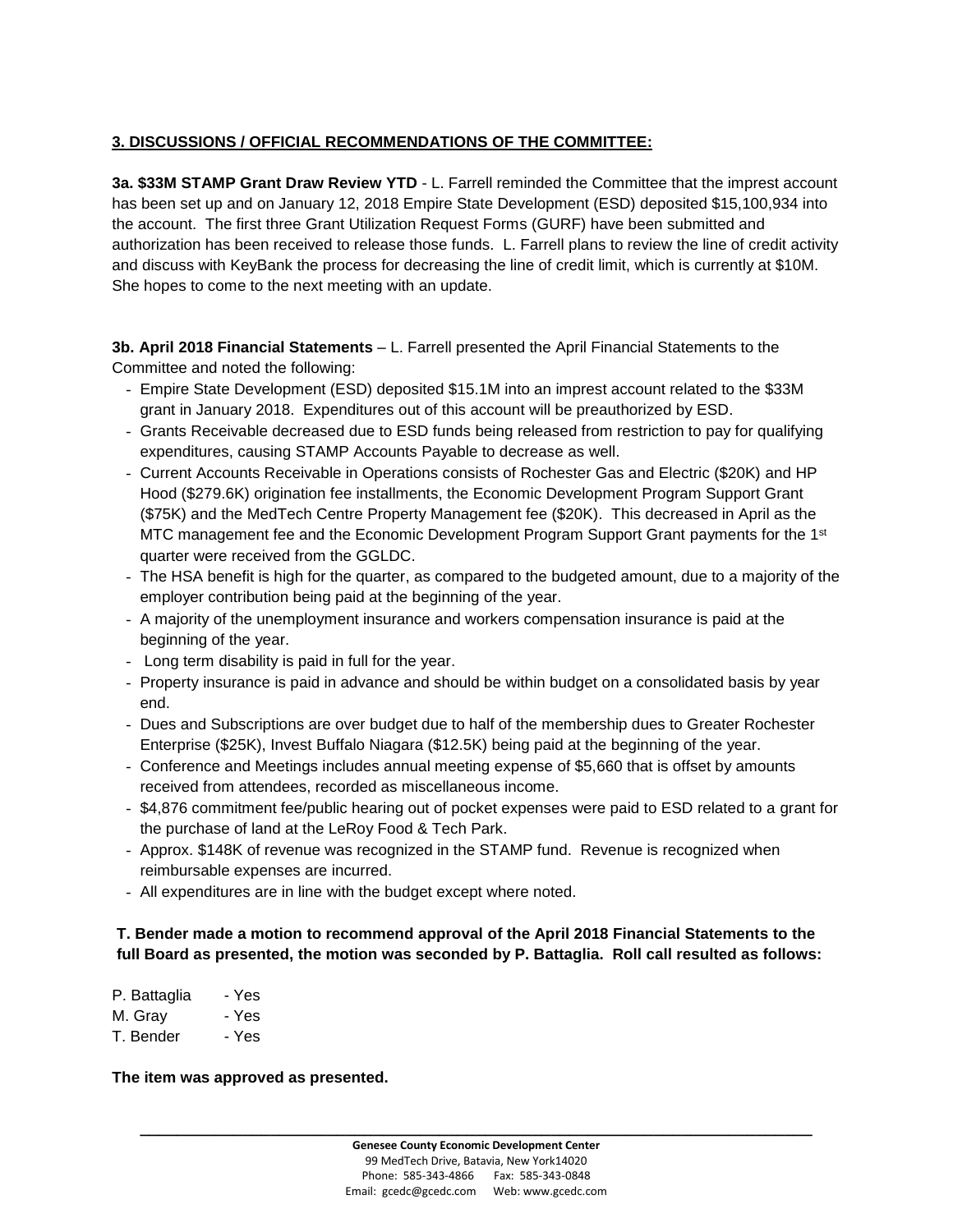**3c. Audit & Finance Committee Charter -** L. Farrell presented the Audit & Finance Committee Charter to the Committee. There were no recommended changes at this time.

P. Battaglia pointed the Committee's attention to Section C. of the Charter, Special Investigations. He asked what the process would be to report fraudulent activity.

L. Farrell shared that the GCEDC has a Whistle Blower Policy that lays out the process. Currently the policy states that all fraudulent activity should be reported to the President & CEO.

P. Battaglia suggested updating the policy to have fraudulent activity be reported to the Chair of the Audit & Finance Committee.

L. Farrell stated that she would bring the Whistle Blower Policy to the next Governance Committee meeting for review.

**P. Battaglia made a motion to recommend approval of the Audit & Finance Committee Charter to the full Board as presented, the motion was seconded by T. Bender. Roll call resulted as follows:**

P. Battaglia - Yes M. Gray - Yes T. Bender - Yes

**The item was approved as presented.**

**3d. Committee Self-Evaluation Questionnaire –** L. Farrell shared that as previously discussed, and as stated in the Committee Charter, the Committee should be performing self-evaluations of their performance on an annual basis. L. Farrell provided the Committee with a few options for a questionnaire which will be distributed to all Committee members to fill out during this process.

P. Battaglia added that the Governance & Nominating Committee should be the ones who drive this process. They should reach out to the other Committees to let them know that its time to do their selfassessment of their performance. The results should then be reported back to the Governance & Nominating Committee, who would then report to the full Board that all Committees had performed their required self-assessments.

L. Farrell shared that she will draft the questionnaire and bring it back to the next meeting for review.

**3e. GCEDC Economic Development Strategy Assessment / Economic Analysis – Rockefeller Institute for Government Proposal –** S. Hyde shared that the GCEDC's economic development strategy and approach, for the better part of the last decade, has employed an "EDGE" development strategy to promote investment and job creation around the edge of its core population centers, most specifically, Batavia, with the goal to create development pressure and opportunity not only within our industrial parks and industrial areas across the County but also within our center city. GCEDC has led the development of seven shovel-ready site development projects / tech and industrial parks to attract employers into the region. The sites are specialized for a range of strategic industries that leverage strong regional assets, both physical infrastructure and human capital, including those focused on food processing, transportation and warehousing and life sciences/medical device/healthcare. The most ambitious investment has been the development of the 1,250-acre WNY STAMP project. This site offers prospective high-tech manufacturers ready access to a highly educated workforce, transportation infrastructure, and low-cost power, resources critical to the advanced manufacturing sector. The plan is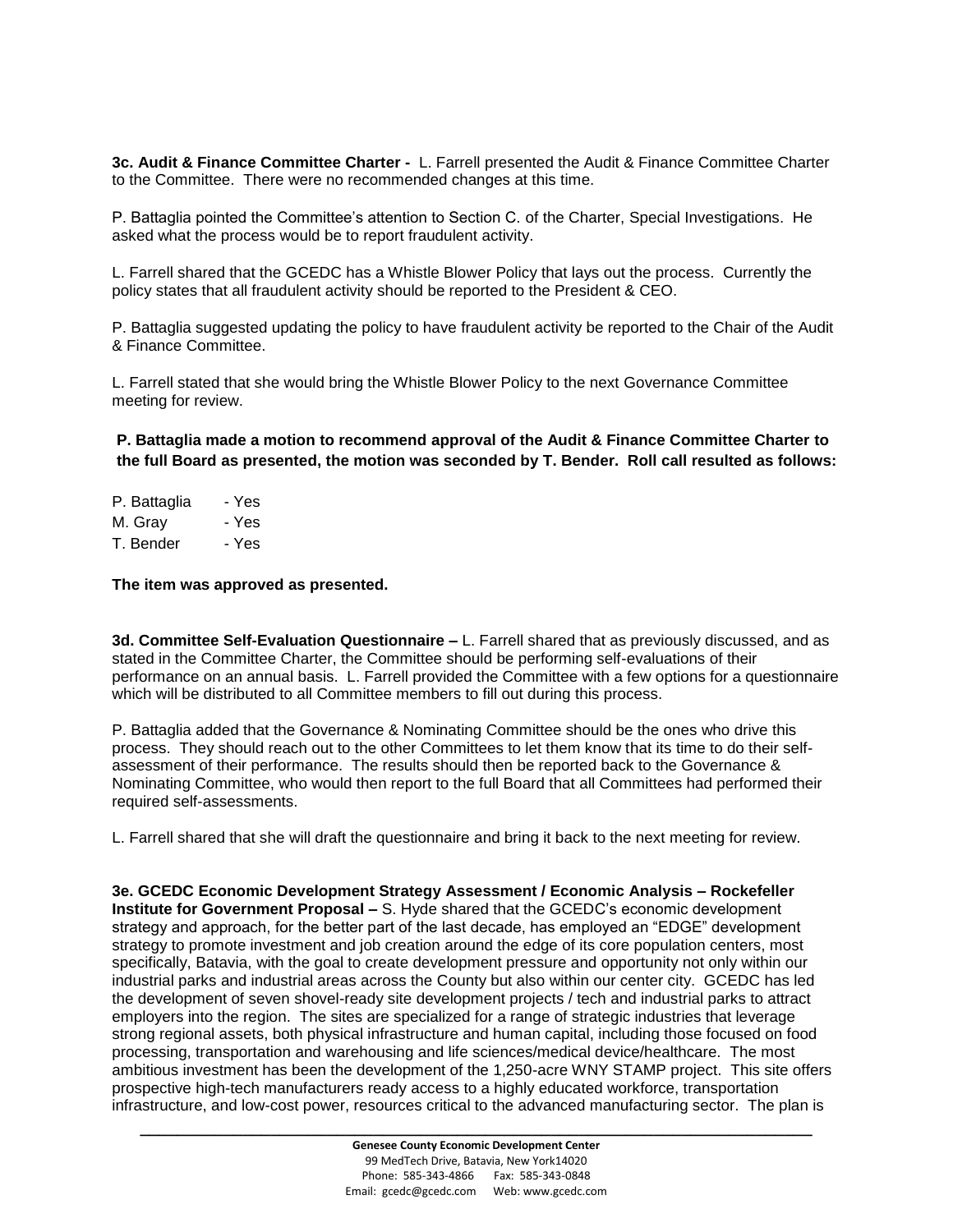for WNY STAMP to build on New York's quickly expanding \$20 Billion advanced manufacturing infrastructure and enable the diversification of the WNY manufacturing landscape through the attraction of high-tech investment (semiconductor, photovoltaic, energy storage, bio-manufacturing). This has been a comprehensive approach to what is often described as the "chasing jobs" paradigm in economic development research / strategy circles.

S. Hyde is interested in assessing the to-date success/challenges of, and future potential related to, the "EDGE" development strategy. There is also interest in the interaction between the "Edge" strategy, STAMP and Ag Park in particular, and the recent successes starting to revitalize downtown Batavia – focused placemaking activities, including the City recently being awarded a \$10M downtown revitalization initiative (DRI) award from the State of New York. A key point of intersection here is the Millennial workforce. How strong is the synergy and potential of the "EDGE" development strategy and STAMP's development to attract companies, development projects and Millennial workers to the community? Will success at STAMP foster continued opportunity for development in downtown Batavia and across the county given the growth in the Millennial workforce at STAMP? Will the development/placemaking activities in downtown Batavia assist in attracting high-tech investment and jobs and Millennial workers to STAMP? This is looking at adding a "chasing people" to our economic development strategy.

The Rockefeller Institute of Government (RIG), a SUNY think tank, has presented the GCEDC with a proposal to perform this strategic assessment and economic analysis. They are interested in exploring this opportunity as it looks at the interaction of several of the State's key economic development investment areas including bolstering the advanced manufacturing infrastructure across the upstate tech corridor, downtown revitalization/placemaking and workforce development. RIG, with considerable experience performing similar type community economic and demographic analyses for communities across the State looks forward to, subject to the GCEDC Board's approval of funding, undertaking this study with a focus on past, present and future results/challenges/opportunities along with developing a strategic roadmap to further enhance our development strategy model and its probability for future success.

The total cost of the multi-phase study is \$50K. Phase I, the current proposal is \$30K. National Grid has indicated strong interest in providing matching funds (up to \$25K) supporting this strategic analysis subject to the submission of a grant application. L. Farrell indicates savings is being experienced in the professional services/government relations budget line related to the GCEDC budget which could be utilized, if the GCEDC board concurs, as the matching funds to support this undertaking (up to \$25K).

S. Hyde asked the Committee to consider approving a multi-phase investment (not to exceed \$25K) to RIG to undertake the proposed subject to National Grid grant approval for matching funds. Initially, we would only contract to the Phase 1 level (\$30K proposal in total) following National Grid matching grant approval. We will review and discuss the Phase 1 research findings with the Board prior to contracting for any Phase 2 research. Phase 2 would potentially be funded by the GCEDC, City of Batavia along with National Grid matching grant funds. This phase would focus more on the mall/City Centre redevelopment.

T. Felton shared that he is not a fan of paying for a "look back". The phase 1 deliverables include a "look back", comparison of our sites to others, and the Downtown Revitalization Initiative. What is the value of this report? It seems like information we already have.

S. Hyde added that this report would be more of an assessment of now going forward, and less of where the Agency has been.

T. Bender shared that this report seems more like an investment, rather than a "re-hash". To be able to provide our investors or potential customers with a  $3<sup>rd</sup>$  party report seems valuable.

P. Battaglia shared that he is concerned about the GCEDC's involvement with the City's DRI project. He's not sure its appropriate, given this is a City project to be the lead on this, especially with Phase 2, given the entire report is about the DRI. The City should be driving this process and should consider not